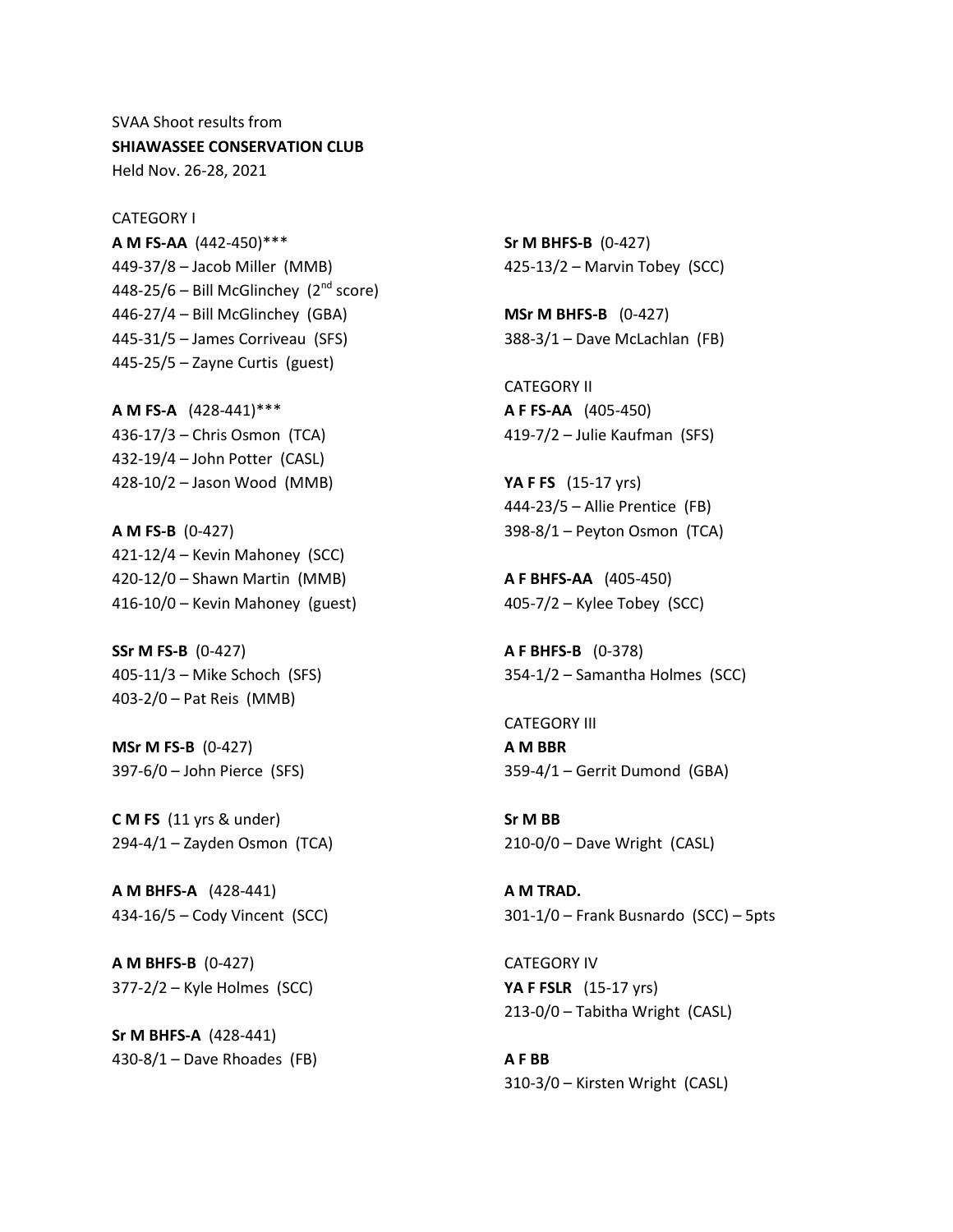**A F TRAD.** 348-2/0 – Charity Wood (MMB) – 5pts

## **RIBBONS**

Capital Area Sportsmens Dave Wright 1st Tabitha Wright 1st Kirsten Wright 1st John Potter 2<sup>nd</sup>

### FLINT BOWMEN

Dave Rhoades 1st Allie Prentice 1st

GUNS & BOWS ARCHERY Gerrit Dumond 1st Bill McGlinchey 2<sup>nd</sup>

Tuscola County Archers Chris Osmon 1st Zayden Osmon 1st Peyton Osmon 2<sup>nd</sup>

#### 

## **TRADITIONAL COMPETITION**

 $1<sup>st</sup>$  – Frank Busnardo (SCC) – 5 pts

1<sup>st</sup> – Charity Wood (MMB) – 5pts

# MID-MICHEE BOWMEN

Jacob Miller 1st Charity Wood 1st Shawn Martin 2<sup>nd</sup> Jason Wood 3rd

## Saginaw Field & Stream

Mike Schoch 1st John Pierce 1st James Corriveau 3rd

### SHIAWASSEE CONSERVATION CLUB

Kevin Mahoney 1st Cody Vincent 1st Kyle Holmes 1st Marvin Tobey 1st Kylee Tobwy 1st Samantha Holmes  $1<sup>st</sup>$ Frank Busnardo 1st

\*\*\* indicates the classes that meet the requirements to earn team points

To earn team points a class must have at least three shooters from at least 3 different SVAA affiliated clubs

Only the best placing in each Category per club will get the points